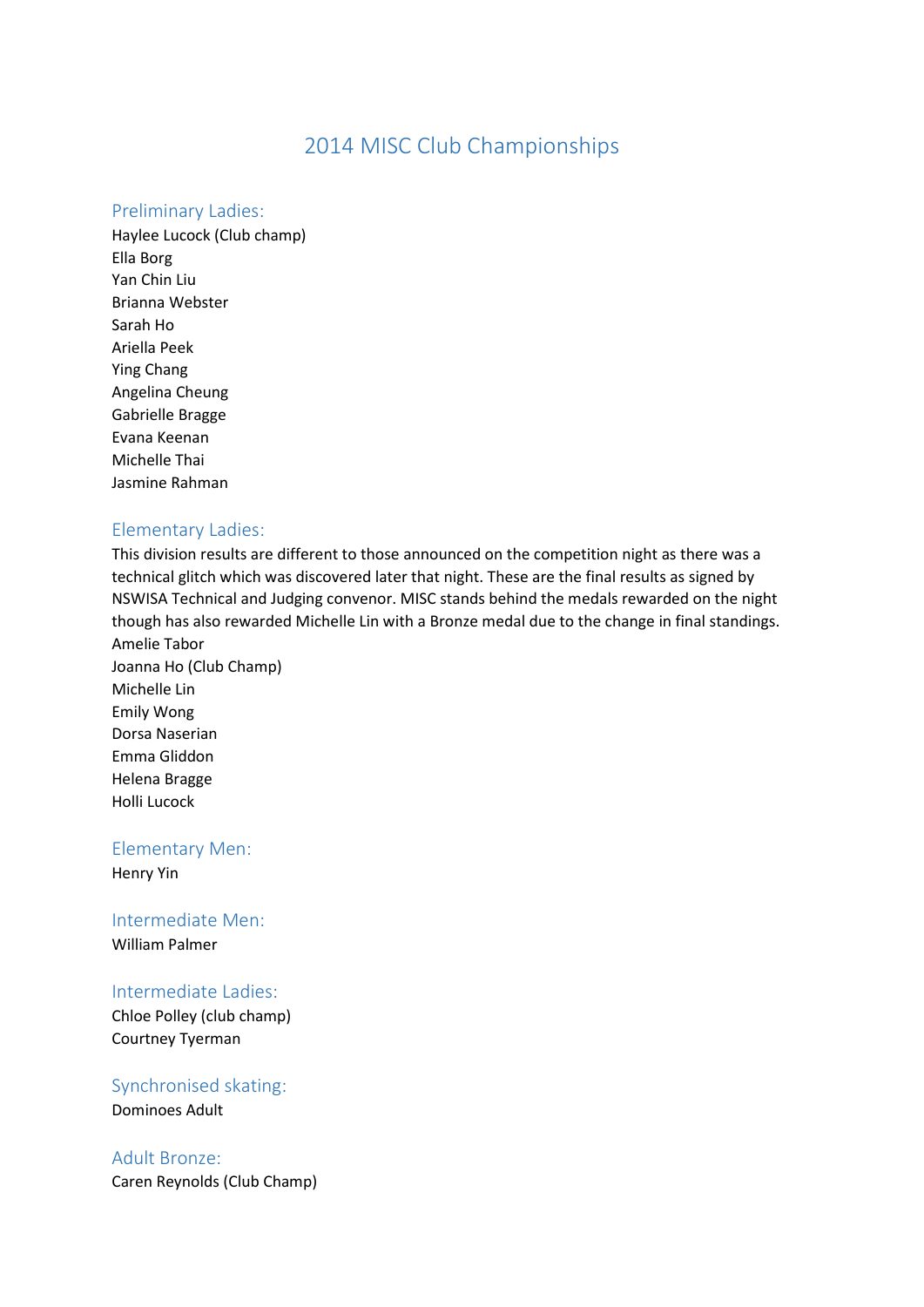Elisabeth Maryanov Kim Eyles

# Adult Silver:

Barbora Pradeaux Melissa Chow (club champ) Chantelle Galosi Rebecca Zumbo Aylin Dulagil

# Adult Gold:

Melissa Staples (club champ)

### Junior Dance:

William Badaoui/ Matilda Friend

### Primary ladies:

Ariel Wang (club champ) Emily Imber Jasmine Pye Manami Hashimoto Jordyn Caldwell Danielle Gebser Amy Bodegraven

# Pre-Primary ladies:

Claudia Siever Tessa Hobday (club champ) Catherine Orr Catherine Zhang Samantha Hall

# Freeskate 1 (9yrs and under):

Samantha O'Brien Jacqueline Clarke Milda maqyle Corban Goodsell Emita McCarthy

# Freeskate 1: (10yrs and over):

Ella Parsons Elenie Burnside

# Freeskate 2:

Sarah babicz Emily Barrett